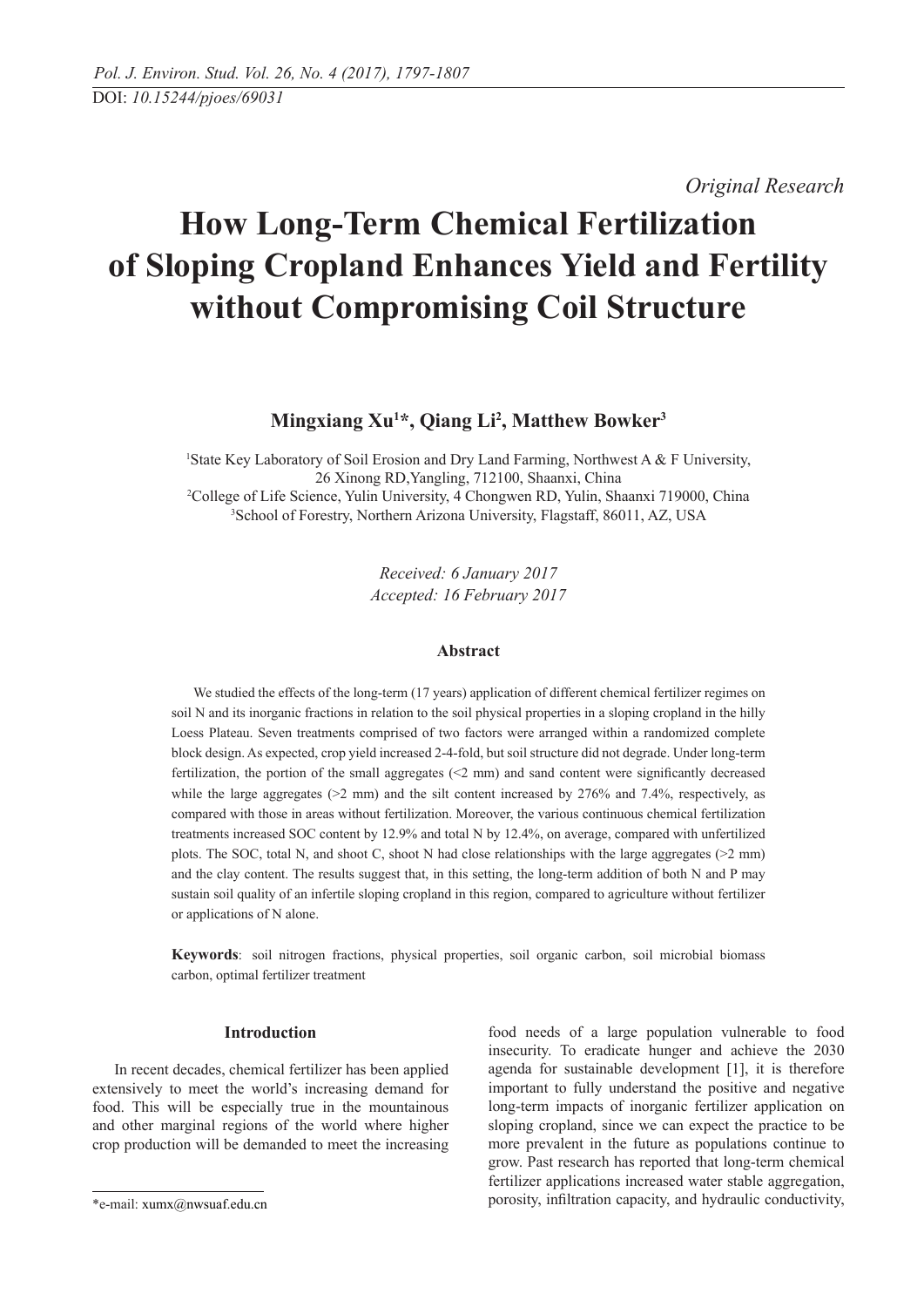and decreased bulk density, and has attributed these changes to the increased crop yields and organic matter returns compared with no fertilizer application [2-4]. However, long-term chemical fertilizer application could change the ion balance in soil solutions, greatly influencing dispersion/flocculation of soil clay particles and thus soil aggregation [5]. Soil structure could degrade, which would be indicated by a loss of aggregate stability and increase in bulk density[6]. Rational fertilizer application on sloping cropland could improve soil structure and erodibility, and change erosion-induced soil particle (clay, silt, and sand) separation, causing an indirect impact on soil texture [7-9]. The effects of chemical fertilizer applications on soil physical properties are complex and depend on the cropping system, environmental conditions, and fertilization regime [8, 10]. Thus far, knowledge of the effects of long-term chemical fertilization on soil physical properties in mountainous regions are limited and complicated by erosion stress and a legacy of deeply eroded, infertile soil.

There are a number of possible benefits of N fertilization that could be realized. Soil nitrogen (N) concentration and its availability are generally associated with soil organic carbon (SOC), because N increases production and therefore SOC, and SOC can serve as an N reservoir [11-12]). Adequate N application might not only enhance production and N stocks, but as a result also increase soil microbial abundance or functionality, potentially feeding back to facilitate suitable conditions for root growth of plants. On the other hand, the previously mentioned degradation of soil structure and subsequent decline of crop yield could occur, especially in intensively cultivated slope lands [13-14]. Therefore, a panel of distinguished cropland scientists and economists are considering the search for an efficient N utilization strategy, balancing these potential benefits and risks as a top priority [15-16].

Long-term field experiments provide direct observations of changes in SOC storage and N balance, and are critical for the predictions of future soil productivity and soil-environment interactions [17-18]. Soil C:N ratio is one of the reliable indicators that responds sensitively to long-term N fertilization studies [19-20]. The issues related to SOC fractions and mineralization rates and their relationships with certain factors, such as soil structure, are well documented in various soils and cropping systems [21-23]. However, information on soil N and its inorganic fractions in relation to physical properties are minimal, especially under the long-term application of chemical fertilizer [24-25]. Such information plays a crucial role in maintaining efficient N utilization and sustainable agriculture.

The hilly Loess Plateau (a deep, loamy, eolian deposit) is located in northwestern China with its hilly and gully mountain landscape. It has a typical continental climate, which is characterized by seasonal precipitation, a dry climate, intensive evaporation, and frequent natural disasters such as floods and landslides**.** Numerous studies have demonstrated that organic fertilization or a combination of organic and inorganic fertilization are the most effective ways to increase crop productivity and improve soil quality in the region [26-27]. However, with the implementation and strengthening of the two major land use policies (the 'grain for green' and 'closing mountain and prohibiting pasturage' projects) [28], local organic fertilizer has gradually become scarce as a result of decreasing livestock numbers. The lessened availability of organic fertilizer has made chemical fertilizers the sole option for local farmers at present and in the near future [29]. Therefore, it is particularly important to investigate the evolution of soil quality with successive chemical fertilization and to choose appropriate scientific measurements to gauge the local soil quality for a sustainable agricultural system.

This study has attempted to investigate the changes in SOM, soil N concentration and its fractions, as well as soil physical properties in soy (*Glycine max* Linn. Merr.) broomcorn (*Panicum miliaceum* Linn.)-millet (*Setaria italica* L. Beauv.) cropping systems on slopes amended with different chemical fertilization regimes for 17 years. We hypothesize that long-term chemical fertilizer application could lead to degradation of soil physical properties (such as degree and stability of aggregation) on the sloping cropland under an environment that favors erosion. We also aimed to evaluate the long-term effects of inorganic fertilizers on soil physical properties and total N and its inorganic N fractions, as well as their relationships with the physical properties in the hilly Loess Plateau region. The results may provide scientific reference for sustainable management of sloping cropland in the mountainous regions of the world.

#### **Material and Methods**

#### Description of Long-Term Field Experiment

The long-term chemical fertilization experiment was established in 1992 on cropland with a slope gradient of 19 degrees. It employed a soy-broomcorn-millet cropping system in the Ansai Field Experiment Station of the Chinese Academy of Sciences in northwestern China (36°51'22''N, 109°18'52''E). The study region has a typical semiarid climate, with an annual mean temperature of 8.8ºC and annual precipitation of 505.3 mm. The loessial soil, which is the predominant type in the area, evolved directly from yellow-colored wind-deposited material, with uniform soil texture by depth. These soils are classified as Entisols in the United States Department of Agriculture (USDA) classification system [30]. In general, soils in croplands of the region are characterized as silt loams with the following properties: clay content 21.6±3.7%, dry bulk density of the cultivated layer  $1.19\pm0.06$  g cm<sup>-3</sup>, CEC  $4.76\pm0.26$  cmol kg<sup>-1</sup>, CaCO<sub>3</sub> 105 $\pm$ 15 g kg<sup>-1</sup>, pH 8.75 $\pm$ 0.16, and organic matter  $6.15\pm2.4$  g kg<sup>-1</sup> [31].

Seven treatments (N0P0, N1P0, N2P0, N1P1, N1P2, N2P1, and N2P2), comprised of two factors (N addition rate, P addition rate) were each applied at three levels, with two replicates, and were arranged within a randomized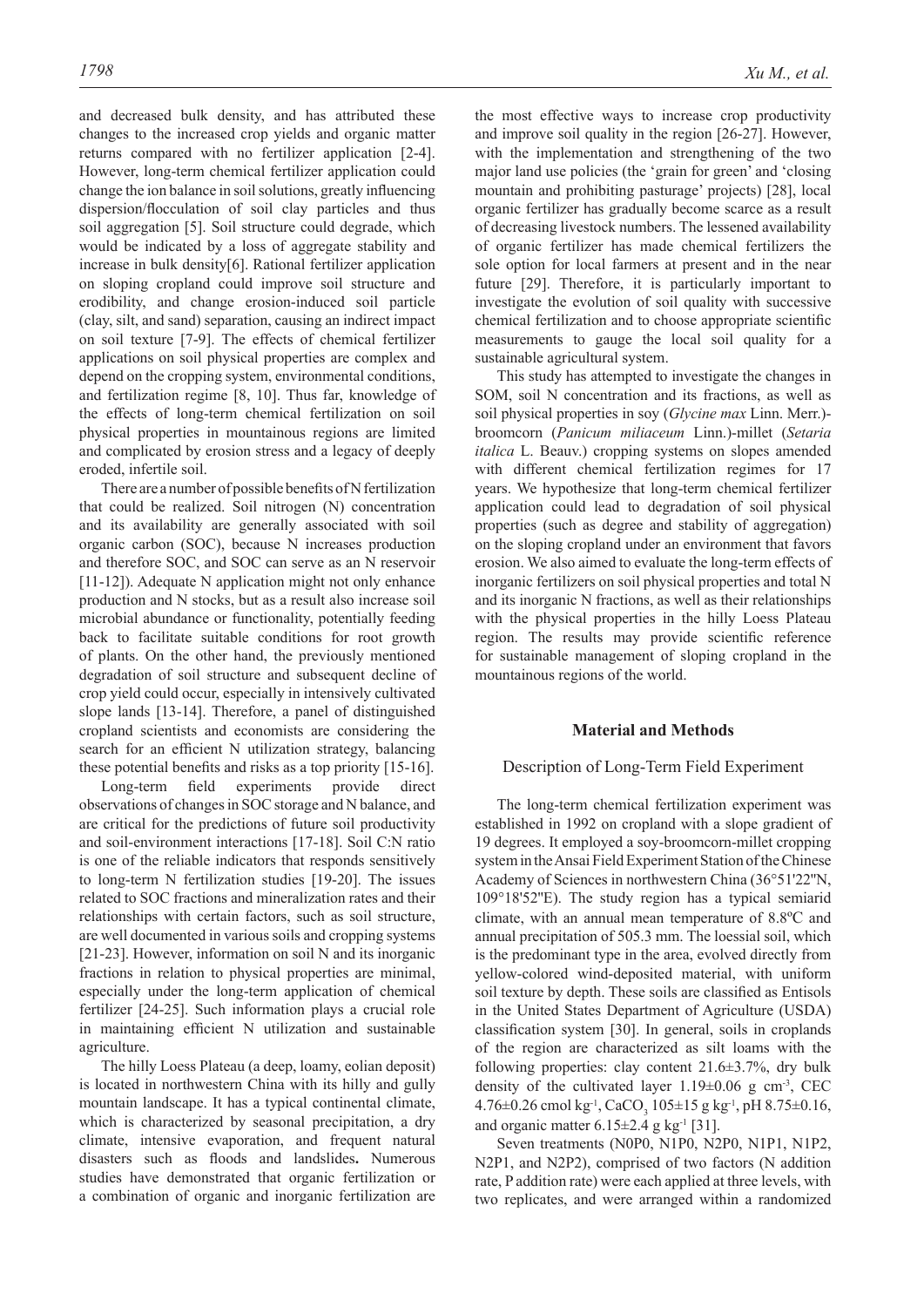| Treatment<br>Fertilizers                                        | N <sub>O</sub> P <sub>0</sub> | N1P0 | N2P0  | N1P1 | N1P2 | N2P1  | N2P2  |
|-----------------------------------------------------------------|-------------------------------|------|-------|------|------|-------|-------|
| N fertilizer<br>Pure $N / kg$ ha <sup>-1</sup> yr <sup>-1</sup> |                               | 55.2 | 110.4 | 55.2 | 55.2 | 110.4 | 110.4 |
| P fertilizer<br>$P_1O_5$ / kg ha <sup>-1</sup> yr <sup>-1</sup> |                               |      |       | 45   | 90   | 45    | 90    |

Table 1. Fertilizer inputs in  $kg$  ha<sup>-1</sup> yr<sup>-1</sup> of the treatments.

complete block design. Each plot was  $3 \times 8$  m. The amount of fertilizer added in the respective plots is described in Table 1. Millet (Jinfen 7) was sown at a density of 16 plants m-2 in April. The soil was hand-plowed with hoes before sowing each year. N was applied as urea (46% N content) and P was applied as triple superphosphate (44%  $P_2O_5$  content). The fertilization was split into two applications, 20% of the total amount was applied as a basal fertilizer and the remaining fertilizer was top-dressed during the jointing stage. The above-ground biomass was removed during harvest and little residue remained.

#### Plant and Soil Sampling and Analysis

At harvest, two or three rows of millet in each plot were chosen to measure the yield, biomass, and other plant response variables. Plant shoots were classified into leaves, culms, chaffs, and grains. Fresh samples were sun-dried until a constant weight was reached and the aboveground part was chopped, finely ground with a Wiley Mini Mill (Thomas Scientific, USA), and passed through a 0.25 mm sieve. These data were used to calculate nitrogen use efficiency and other indices. Total N and total C concentrations in the plant tissue samples were determined using the  $H_2SO_4$ - $H_2O_2$  digestion method [32].

We divided each plot into two subplots from which we sampled soils; these duplicate measurements were then averaged for the whole plot prior to inferential statistical analysis. This practice allowed us to better represent each plot and reduce measurement error at the plot-level. Intact soil was sampled from each subplot for aggregate stability determination. Composite soil samples from the surface soil (0-15 cm) of each subplot were collected using a stainless steel corer with 5 cm diameter after the millet harvest. Subsequently, the soil samples were thoroughly mixed and then the visible pieces of crop residue and roots were removed by hand. Samples for biological analysis were placed in sealed plastic bags covered with ice packs for transport to the laboratory where they were refrigerated no more than three weeks until processing. Samples for chemical analysis were air-dried in the laboratory. Parts of the samples were stored in dark conditions, and the representative sub-samples were immediately extracted using 2 M KCl solution (soil solution ratio: 1:5) and through shaking for 1 h on a rotary shaker  $(180 \text{ rev min}^{-1})$ , followed by filtration. The extracts were directly analyzed for the content of  $NO_3$ -N and  $NH_4^+$ -N contents by using an automated continuous flow analyzer (Alliance/ PROXIMA, France). The remaining samples were ground

to pass through a 1-mm sieve prior to the determinations of available N. Further, grinding was performed to allow passage through a 0.25 mm sieve prior to determining soil organic carbon (SOC) and total N. Soil bulk density was also sampled by collecting undisturbed soil cores (stainless steel cylinders with a diameter and a height of 5 cm each) in the middle of the 0-15 cm depth increment. Soil aggregation was determined by an improved Yoder method (Kemper and Rosenau, 1986 [31]). Five aggregate size classes  $(>5, 5-2, 2-1, 1-0.5, 0.5-0.25 \text{ mm})$  were obtained with sieves of 5, 2, 1, 0.5, and 0.25 mm. SOC was determined using the modified Walkley-Black method [33]. Total N and available N were determined using the method of Kjeldahl and alkaline potassium permanganate distillation, respectively [32]. Microbial biomass C (MBC) was determined on 50 g samples by chloroform fumigation and direct extraction with  $0.5 M K_2 SO_4$  using duplicate 2-mm sieved field-moist soil samples. MBC was calculated using the correction factors 2.64 [34]. The soil particle group (USDA texture classification) was determined using the Malvern Size 2000 method (Malvern Company, Britain). The samples were pretreated with 6%  $H_2O_2$  to remove organic matter and added 10% HCL for removing carbonates and oxides, and then were soaked in distilled water for 72 h. After removing the distilled water, the samples were chemically dispersed with 0.4% Calgon and mechanically dispersed in an ultrasonic bath for 30 seconds before particle group measurement.

#### Calculation methods

The internal N use efficiency (IE) represents the acquired yield per N uptake [35], which can be calculated as follows:

$$
IE = Y/U \tag{1}
$$

...where Y is the grain yield  $(kg ha^{-1})$  and U is the N uptake by the aboveground shoot  $(N, kg ha^{-1})$ .

N use efficiencies [24] are calculated by:

N agronomic efficiency (NAE, kg kg<sup>-1</sup>) = (grain yield at Nx − grain yield at N0)/applied N at N. (2)

N apparent recovery efficiency (NRE,  $\%$ ) = (N uptake at Nx − N uptake at N0)/applied N at N.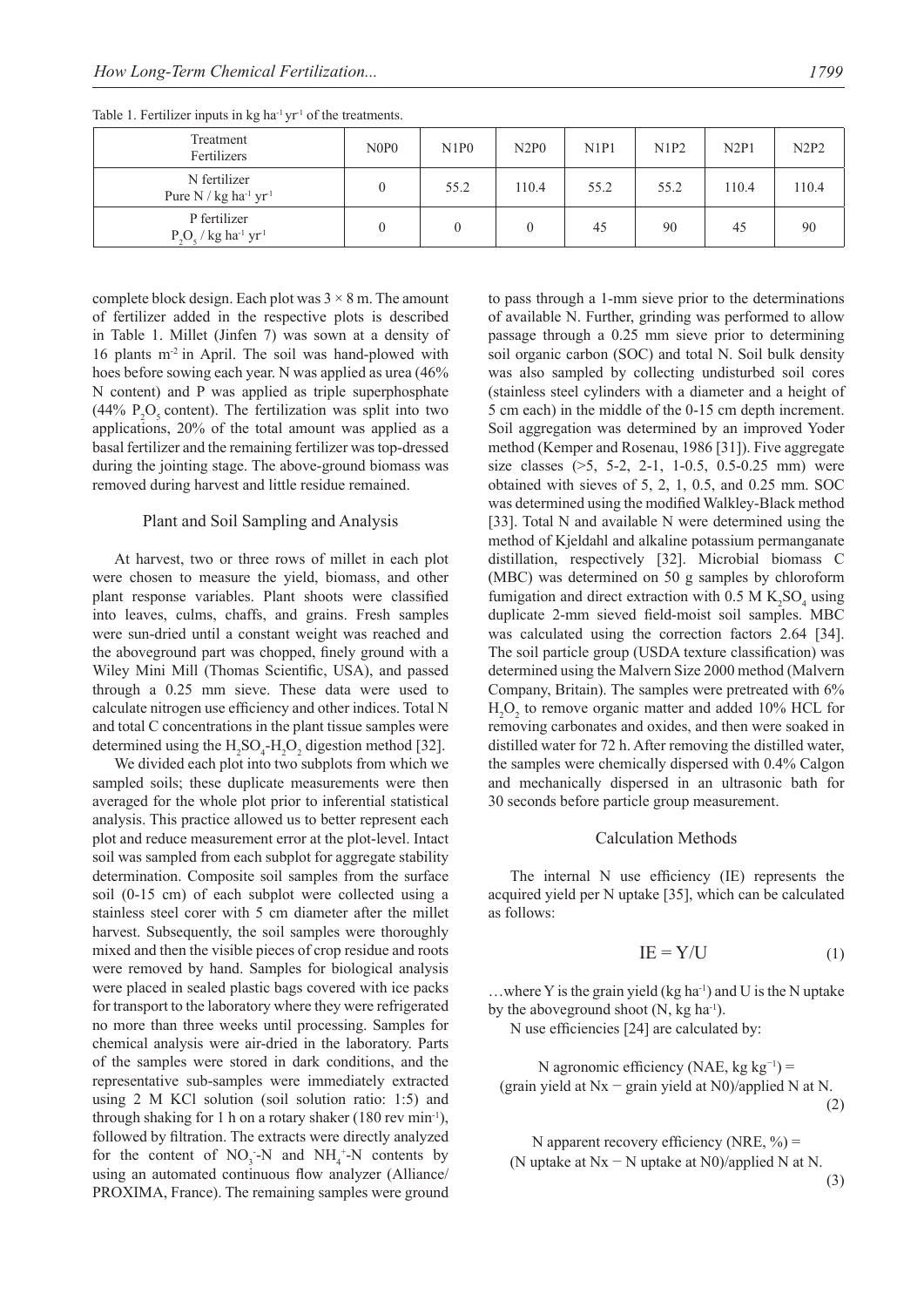$\overline{\phantom{a}}$ 

The sustainable yield index (SYI) is an indicator for evaluating cropland sustainability, and it can be defined as follows:

$$
SYI = \frac{\overline{Y} - \sigma}{Y_{\text{max}}}
$$
 (4)

 $\ldots$  where Y is the estimated average yield of a practice over time, σ is its estimated standard deviation, and  $Y_{\text{max}}$  is the observed maximum yield in the experiment.

#### Data Analysis

Linear regression was used to analyze the rate of aggradation of soil carbon and nitrogen through time. The trend lines of SOC and soil TN during 17 years (Figs 1 and 2) were fit to three-year means. This rolling average



Fig. 1. Changes in SOC content in the different treatments over a period of 17 years.

\*, \*\*, and \*\*\* denote significance at *P*<0.05, *P*<0.01, and *P*<0.001, respectively.



Fig. 2. Changes in soil total N content in the different treatments over a period of 17 years.

\*\* and \*\*\* denote significance at *P*<0.01 and *P*<0.001, respectively.

approach was intended to smooth year-to-year variability attributed to climate variation, and instead allows us to focus on differences in fertilizer regimes.

One-way analysis of variance (ANOVA) was performed to investigate the changes in soil N fractions and soil physical properties produced by different chemical fertilizer treatments after 17 years, and the least significant difference test (LSD) was applied post-hoc to determine which factor levels differed from one another. These analyses were based on 2009 data (Table 2). The Pearson correlation coefficient was used to analyze the correlation among soil chemical and physical properties. Due to limited replication in the long-term experiment, we use the values of those data in 2005, 2007, and 2009 in each plot as replicates in correlation analysis to account for correlation in both space and time. We tested the data for normal distributions and, when required, we used logarithmic transformations. All statistics were performed in SPSS13.0 (SPSS Inc, Chicago, USA).

#### **Results and Discussion**

## Changes in SOC and millet yield under Different Treatments

The continuous chemical fertilizer application (except for N1P0 treatment) significantly increased the SOC concentration from 2.1g kg<sup>-1</sup> to 2.4 g kg<sup>-1</sup> at the beginning of the experiment to 2.5 g kg<sup>-1</sup> to 3.1 g kg<sup>-1</sup> in 2009 (Fig. 1). In all treatments, most of the SOC was crop root biomass because the aboveground biomass was removed during harvest and little residue remained. Compared with N0P0, the fertilized treatments attained higher SOC contents, with an average increment of 12.9% among different fertilizer treatments after 17 years. The increments were similar to results from central China, in which N and P treatments lead to 10% annual incremental increases of SOC compared with N0P0 [36]. Similar results were observed in a sandy loam soil south of Jutland, Denmark, in which NPK treatment increased SOC by 11% compared with unfertilized soil after 90 years [37]. However, the increases we saw were comparatively higher than other research results from the Loess Plateau, where the SOC increased 2.0% and 3.1%-13.3% in N and NP treatments compared with N0P0 [38]. The SOC gains due to chemical fertilization in sloped crops were much smaller compared to other settings in the study region, such as highly productive soil amended with organic fertilizer and long-term terrace amended with chemical fertilizer [39]. The differences of the former might be due to a higher fertilizer input amount, but the differences of the latter could be attributed to soil erosion amelioration by terraces, and therefore more retention of SOC. Therefore, the conversion of slope land to terrace in the hilly Loess Plateau should be encouraged for a more efficient agriculture, and more efficient use of either organic or chemical fertilizers.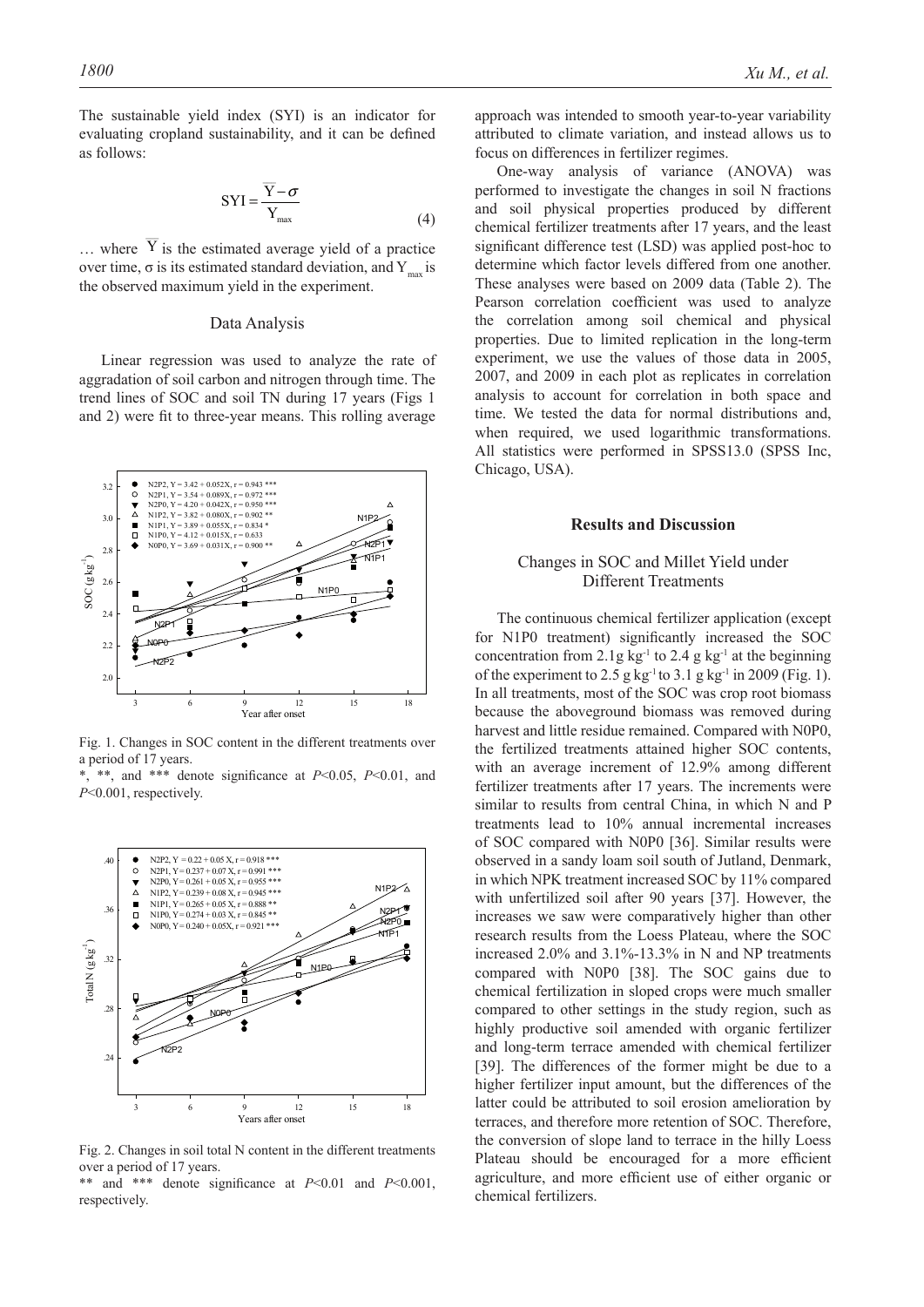|                                    | Treatments        |            |                   |              |             |                   |                   |  |  |
|------------------------------------|-------------------|------------|-------------------|--------------|-------------|-------------------|-------------------|--|--|
| Parameters                         | N0P0              | N1P0       | N2P0              | N1P1         | N1P2        | N2P1              | N2P2              |  |  |
| Bulk density $(g \text{ cm}^{-3})$ | 1.19a             | 1.22a      | 1.21a             | 1.21a        | 1.20a       | 1.23a             | 1.21a             |  |  |
| Porosity $(\% , v v-1)$            | 54.93 a           | 54.03 a    | 54.40 a           | 54.36 a      | 54.36 a     | 53.64 a           | 53.64 a           |  |  |
| Aggregate size distribution $(\%)$ |                   |            |                   |              |             |                   |                   |  |  |
| $> 5$ mm                           | 4.09 <sub>e</sub> | 5.43 e     | 16.49 cd          | 30.32 b      | 49.06a      | 47.54 a           | 8.09 de           |  |  |
| $5-2$ mm                           | 8.16 b            | 14.13 a    | 5.49 <sub>b</sub> | $9.02$ ab    | 9.43 ab     | 7.73 <sub>b</sub> | 8.67 <sub>b</sub> |  |  |
| $2-1$ mm                           | $12.24$ ab        | 8.70abc    | 6.04c             | $12.30$ ab   | 9.75<br>abc | $7.26$ bc         | 13.87 a           |  |  |
| $1-0.5$ mm                         | 26.53bc           | 22.83 cd   | 60.44a            | 25.00<br>bcd | 14.15 e     | 18.03 de          | 30.64 b           |  |  |
| $0.5 - 0.25$ mm                    | 48.98 a           | 48.91 a    | 11.54 d           | 23.36 c      | 17.61<br>cd | 19.44 cd          | 38.73 b           |  |  |
| Amount of aggregate $(\% )$        | 14.9c             | $16.95$ bc | 14.05c            | 17.75 bc     | 21.40<br>ab | 24.25 a           | $20.15$ ab        |  |  |
| Soil particle group (%)            |                   |            |                   |              |             |                   |                   |  |  |
| Clay                               | 7.21a             | 7.74a      | 8.89 a            | 7.39 a       | 7.73a       | 7.71a             | 8.03a             |  |  |
| Silt                               | 60.14e            | 60.77 de   | 63.69<br>bcd      | 62.79 cde    | 66.54<br>ab | 68.1 a            | 65.68 abc         |  |  |
| Sand                               | 32.65 a           | 31.49 a    | 27.42<br>bcd      | 29.82 ab     | 25.73<br>cd | 24.19 d           | 26.29 cd          |  |  |

Table 2. Soil physical properties of long-term chemical fertilized slope cropland after 17 years (data in 2009).

Numbers followed by different small letters in the same row are significant at *P*<0.05.

The trend line in Fig. 1 shows that the increasing rate of SOC with fertilizer treatments (except for N1P0 treatment) was from 0.042 g kg<sup>-1</sup> y<sup>-1</sup> (N2P0) to 0.089 g kg<sup>-1</sup> y<sup>-1</sup> (N2P1), ranked as N2P1>N1P2>N1P1>N2P2>N2P0>N0P0. Among the treatments, N1P2 attained the largest increases in both SOC content (22.7%) and millet yield (280.9%). After N1P2, millet yield declined in the sequence N2P2>N2P1>N1P1>N2P0>N1P0>N0P0 (Fig. 3).

Although millet yield increased with increasing fertilizer of N and P, SOC did not show the same trend as yield. Although several treatments received a larger total amount of fertilizer than N1P2, SOC decreased by 7.4% (N2P0), 3.4% (N2P1), and 15.7% (N2P2) in response to extra nutrient additions compared with N1P2. When N was added without P (N1P0 and N2P0), the change through time of SOC content and millet yield was similar to plots receiving no fertilizer (N0P0), implying a limitation of soil available P on millet growth and SOC storage in this situation. The combined fertilization of the N and P treatments was superior to N addition alone in enhancing both SOC content and millet yield.

Generally, enhanced input of N and P fertilizer to soil will increase crop yield, amount of residue returned, and SOC. However, this is not always the case. It depends on the nutrient content, nutrient balance, nutrient requirements of the specific crop, soil water status, and other factors [40-42]. In this research, millet yield increased with the enhanced fertilizer input from N1P0 to N2P0, N1P1 and N1P2, but the yield did not increase

continuously when N and P input are enhanced further at N2P1 and N2P2 treatments. This could be attributed to the input of N and P in N1P2 treatment meeting the maximum nutrient requirement under the specific soil water regime and climate of the study region. A higher addition rate of P than N appears superior for millet yield, likely because the local soil in the hilly Loess plateau is calcareous and extremely limited by available P (mean available P in P0,



Fig. 3. Millet yield in the different treatments. Different letters indicate significant differences at the 0.05 level.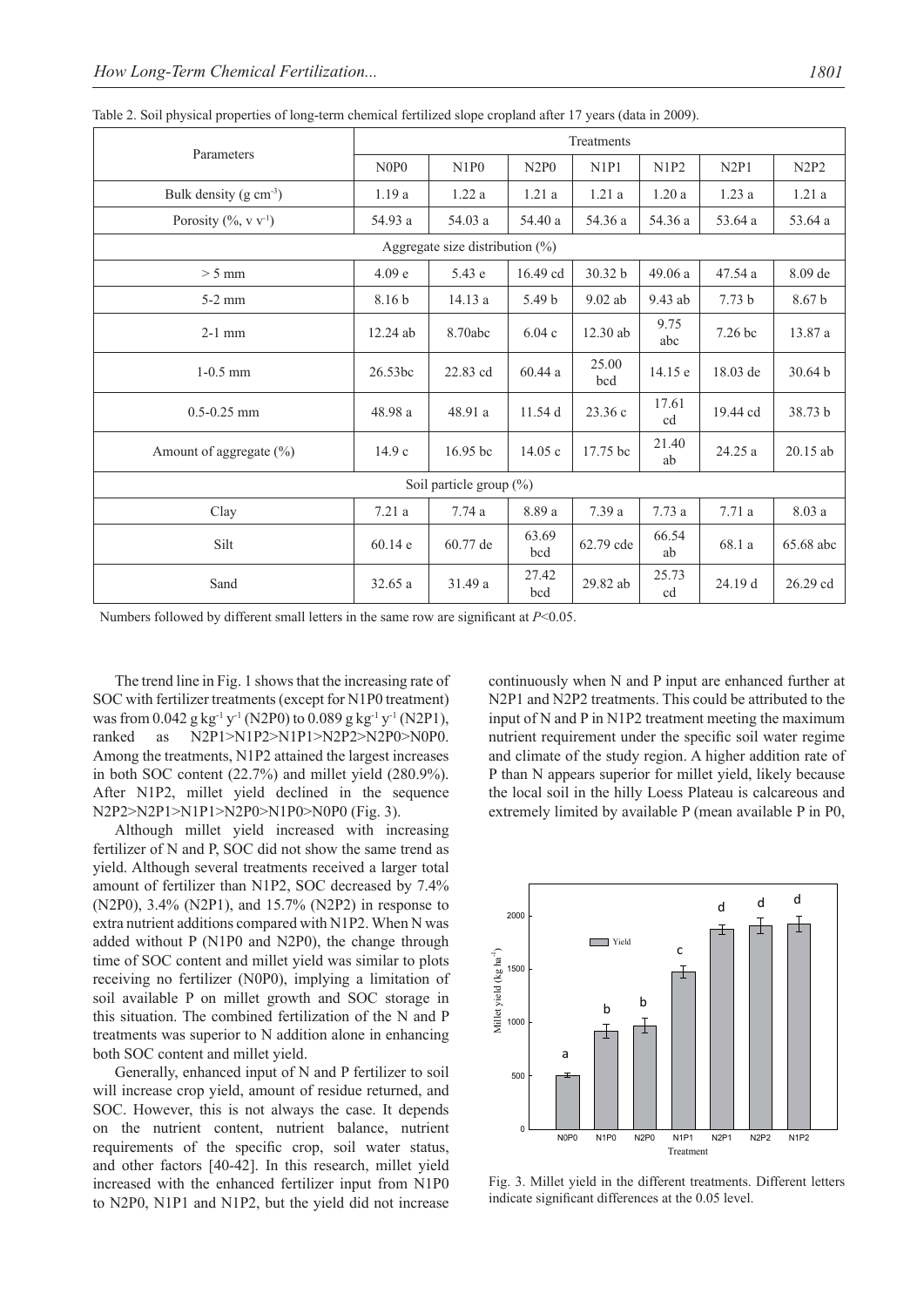With the increased millet yield one could expect an increase of SOC due to increased residue return. However, when the fertilizer additions exceeded those delivered in N1P2, SOC was lower than N1P2, suggesting that additional fertilization reduces C-storage. This could be explained by the interaction of nutrient stoichiometry and microbial activity in the soil system [43-45]. The availability of essential soil nutrients (e.g., N and P) could influence the activities, biomass, and compositions of soil microbial communities [38, 46]. As a result of priming effect, N and P addition stimulates microbial activity and speeds up the mineralization of soil organic material (root residue, source of total N and P), as well as the uptake of available N and P by both microbes and plant [25, 47- 48]. When less N and P were added to the soil, microbial activity may have been limited by an unsuitable C:N:P ratio (Fig. 4). In this case the mineralization of returned residue would have been suppressed and SOC storage increased (treatments of N1P0, N1P1, and N1P2). Related research in sandy soils under Mediterranean climate showed that there was a significant and positive effect of residue C input on hay crop C balance, indicating that more residue-C was retained in soil rather than mineralized under suppressed microbial activity [49]. With the enhanced input of N and P, soil microbial activity was stimulated gradually (Fig. 4), possibly accelerating the mineralization of returned residue and decreasing SOC storage (treatments of N2P0, N2P1, and N2P2). This in turn may have resulted in a decrease of soil C and Total N (SOC is the main source of N), but increase of available N and P (Fig. 5). As a whole, soil C and N storage may have been a result of the effect of C:N:P stoichiometry on microbial biomass (Table 3). Microbes may have initially been N-limited, but as N was added the C:N ratio became lower to the point that microbes may have become C-limited and consumed organic soil C. Enhanced fertilization beyond the rates added in N1P2 does not lead to further increase of SOC and total nitrogen.



Fig. 4. Soil microbial biomass C in different fertilization treatments. Different letters indicate significant differences at the 0.05 level.

Based on these results, in addition to maintaining a balance of nutrients, sound management should avoid excessive application of fertilizer to maximize soil fertility improvement and sustainable soil management.

## Soil N Fractions and Plant N Uptake in the Different Treatments

The N input significantly affected the contents of total N and available N content in the soil and plant N (or C) uptake (Figs 2, 5). The N export in the form of aboveground plant biomass ranged from  $11.9 \text{ kg}$  ha<sup>-1</sup> in N1P0 to 42.0 kg ha<sup>-1</sup> in N1P2, accounting for  $21.6\%$  and 76.1% of the applied N, respectively (Fig. 5). Compared



Fig. 5. Soil N fractions and plant C and N uptake of long-term chemical fertilized soil after 17 years. Different letters indicate significant differences between treatments at the 0.05 level.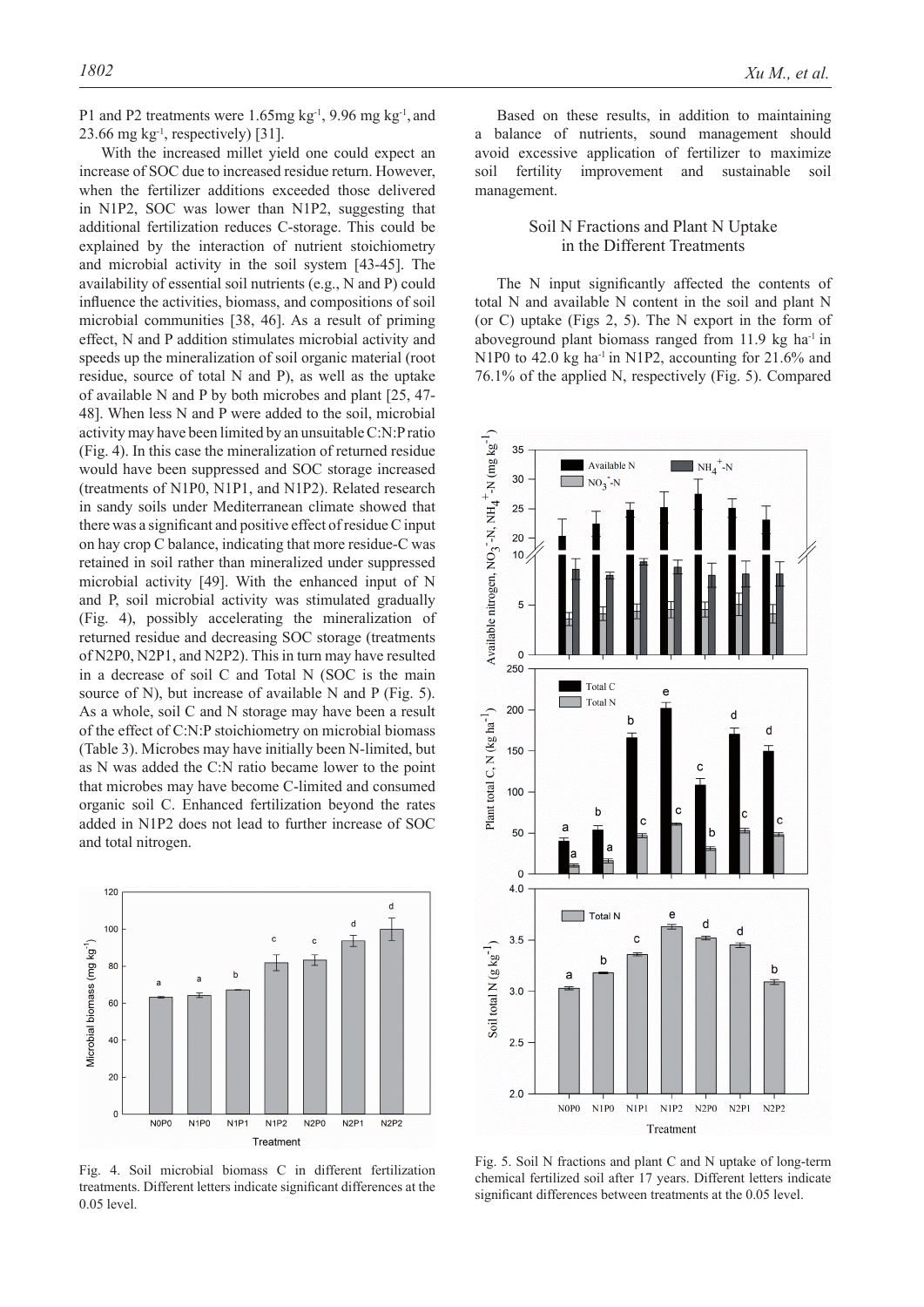|            | Soil C/N   | Soil C/P  | Soil N/P | Soil AN/AP | Biomass C | Yield |
|------------|------------|-----------|----------|------------|-----------|-------|
| Soil C/N   |            |           |          |            |           |       |
| Soil C/P   | 0.009      |           |          |            |           |       |
| Soil N/P   | $-0.326$   | $0.942**$ |          |            |           |       |
| Soil AN/AP | 0.508      | $-0.149$  | $-0.297$ |            |           |       |
| Biomass C  | $-0.915**$ | 0.237     | 0.535    | $-0.502$   |           |       |
| Yield      | $-0.607$   | 0.422     | 0.597    | $-0.790*$  | $0.746*$  |       |

Table 3. Correlation between soil C, N, P ration, and biomass C in the slope cropland after 17-year chemical fertilization ( $n = 7$ ).

AN and AP denote available nitrogen and available phosphorus, respectively. \*, \*\* Correlation is significant at *P*<0.05 and *P*<0.01, respectively.

with N0P0, average incremental increases in soil total N of 12.4% and available N of 21.5% were found in the fertilized treatments. For the N-only treatments, we observed a significant increase in the total N content and non-significant increase in the available N content as the N input was enhanced. Overall, the joint N and P addition treatments resulted in greater total N content and available N content compared with N alone. Similarly to the response of SOC to enhanced input of N and P, total N showed a declining trend when fertilizer addition amount increased from N1P2 to N2P0, N2P1, and N2P2, with a decrease by 2.9%, 4.9%, and 14.8%, respectively, compared with N1P2.

 $NO_3$ -N and  $NH_4$ <sup>+</sup>-N averaged 52.2% of available N in the soil and did not differ among treatments. The  $NO_3$ -N content did not exceed 5.5 mg kg<sup>-1</sup>, or approximately half the NH<sub>4</sub><sup>+</sup>-N content, indicating that NH<sub>4</sub><sup>+</sup>-N, which generally exists as a positive electrical charge and is easily adsorbed by soil colloids [50], was slowly transformed at a constant rate into  $NO_3$ -N at the millet maturity stage despite the differences in the application levels of N.

N fertilizer is of great importance in crop production. In the present study, the levels of chemical fertilization significantly affected N utilization efficiency and yield sustainability (Table 4). Data from the 17-year experiment showed that the internal N use efficiency (IE) was the highest in the N0P0 treatment, wherein the entire N came from the soil, causing N deficit and low SYI (0.550). Compared with N0P0, a significant decline in IE was observed while a significant increase in SYI (except for N1P0) was found in the fertilized treatments.

The addition of combined chemical fertilization led to a significant increase in N agronomic efficiency (NAE) and N apparent recovery efficiency (NRE) compared with the N-only treatments. In the present study, however, the levels of chemical fertilization did not significantly affect the NAE and NRE. Among the combined treatments, N1P2 obtained the most preferable IE, NAE, NRE, and SYI, indicating the close relationship between soil sustainability and plant N uptake and N utilization efficiency [29]. Although N2P2 obtained the highest SYI, N1P2 remains the optimal fertilizer treatment in the local region because N2P2 has relatively low NAE and NRE, suggesting that a considerable amount of N would be lost mainly because of leaching and erosion [16]. Therefore, sustainable soil management in a sloping cropland should not only take into consideration crop production, but N utilization efficiency as well.

 $NO_3^-$ -N and  $NH_4^+$ -N are the main forms of N that agronomic plants consume and represent the capacity of soil N supply [51]. Higher inorganic N content in soil is beneficial to plant N uptake. Soil inorganic N fraction management in cropland is a complex process that integrates nitrification, immobilization, volatilization, denitrification, and leaching under aerobic and anaerobic conditions [52]. Thus, results from literature vary according to the soil or cropping systems used. Chandel found that total N accumulation rates did not match with SOC sequestration rates[15]. Moreover, crop N removal is well

| Treatment<br>Fertilizers     | N2P2               | N2P1               | N2P0    | N1P2    | N1P1    | N1P0    | N0P0   |
|------------------------------|--------------------|--------------------|---------|---------|---------|---------|--------|
| IE $(kg kg-1)$               | 36.14 b            | 30.77c             | 27.20d  | 26.83 d | 35.83 b | 35.34 b | 40.04a |
| $NAE$ (kg kg <sup>-1</sup> ) | 11.99 <sub>b</sub> | 10.99 <sub>b</sub> | 3.86c   | 22.07a  | 22.78a  | 2.68c   | --     |
| NRE $(\% )$                  | 43.67c             | 48.03c             | 28.12d  | 110.51a | 84.74 b | 29.02 d | --     |
| <b>SYI</b>                   | $0.770$ ab         | 0.825a             | 0.672 b | 0.801a  | 0.778a  | 0.410 d | 0.550c |

Table 4. Nitrogen utilization efficiency (NUE) and sustainability in the different treatments.

IE, NAE, NRE, and SYI denote internal N use efficiency, N agronomic efficiency, N apparent recovery efficiency, and sustainable yield index, respectively. Numbers followed by different small letters in the same row are significant at *P*<0.05.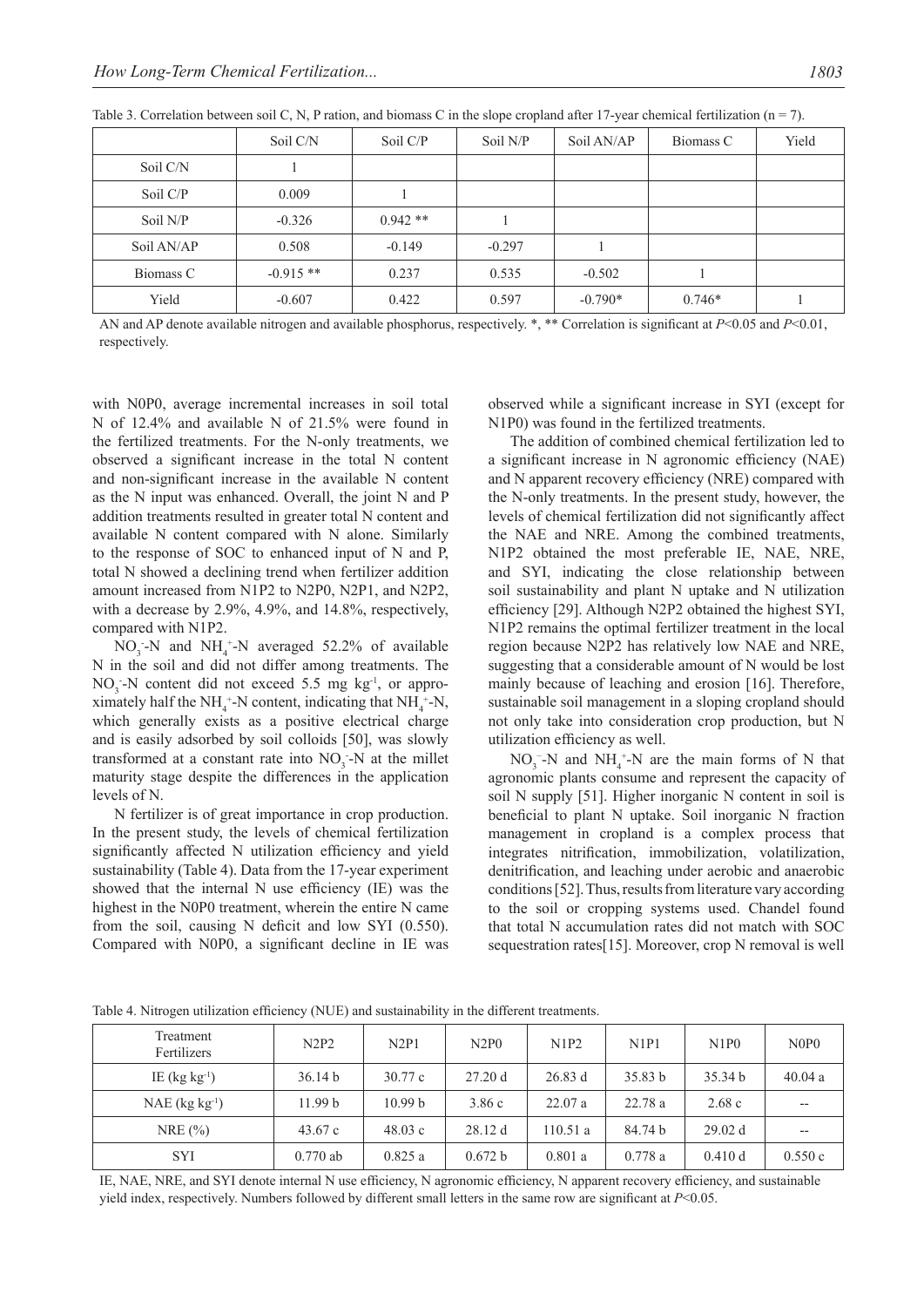| Parameters                            | <b>SOC</b><br>$(g \; kg^{-1})$      | Total N<br>$(g kg^{-1})$ | Soil<br>C/N | Available N<br>$(mg kg-1)$ | $NO3 - N$<br>$(mg kg-1)$ | $NH4+-N$<br>$(mg kg-1)$ | Shoot C<br>$(g \; kg^{-1})$ | Shoot N<br>$(g \, kg^{-1})$ | Shoot<br>C/N |  |
|---------------------------------------|-------------------------------------|--------------------------|-------------|----------------------------|--------------------------|-------------------------|-----------------------------|-----------------------------|--------------|--|
| Bulk density<br>$(g \text{ cm}^{-3})$ | $-0.193$                            | $-0.040$                 | $-0.387$    | $-0.168$                   | 0.204                    | $-0.118$                | $-0.236$                    | $-0.269$                    | $-0.630*$    |  |
| Porosity<br>$(\% , v v-1)$            | 0.024                               | 0.121                    | 0.366       | 0.051                      | $-0.092$                 | 0.072                   | 0.157                       | 0.202                       | $0.623 *$    |  |
|                                       | Aggregate size distribution $(\% )$ |                          |             |                            |                          |                         |                             |                             |              |  |
| $> 5$ mm                              | $0.680*$                            | $0.563*$                 | $-0.120$    | 0.430                      | 0.345                    | 0.068                   | 0.531                       | $0.598*$                    | $-0.616*$    |  |
| $5-2$ mm                              | 0.913<br>**                         | $0.562*$                 | 0.059       | 0.546                      | 0.133                    | 0.034                   | 0.526                       | $0.593*$                    | $-0.426$     |  |
| $2-1$ mm                              | $0.637*$                            | $0.653*$                 | 0.006       | $0.686*$                   | 0.566                    | $-0.022$                | 0.552                       | $0.591*$                    | $-0.119$     |  |
| $1-0.5$ mm                            | $0.778*$                            | 0.382                    | $-0.216$    | $0.655*$                   | 0.330                    | 0.031                   | 0.522                       | 0.403                       | $-0.483$     |  |
| $0.5 - 0.25$ mm                       | 0.378                               | 0.267                    | $-0.209$    | $0.613*$                   | 0.262                    | 0.162                   | 0.452                       | 0.462                       | $-0.604*$    |  |
| Soil particle group $(\%)$            |                                     |                          |             |                            |                          |                         |                             |                             |              |  |
| Sand                                  | $-0.453$                            | $-0.650*$                | 0.390       | $-0.735*$                  | $-0.703*$                | $-0.070$                | $-0.681*$                   | $-0.716*$                   | $0.690*$     |  |
| Silt                                  | $0.573*$                            | $0.574*$                 | $-0.369$    | 0.389                      | 0.283                    | 0.154                   | $0.610*$                    | $0.643*$                    | $-0.600*$    |  |
| Clay                                  | $0.595*$                            | $0.637*$                 | $-0.242$    | $0.709*$                   | $0.694*$                 | 0.432                   | $0.616*$                    | $0.645*$                    | $-0.622*$    |  |

Table 5. Correlation between soil inorganic N fractions, total C, N in the shoot, and physical properties in the slope cropland after 17-year chemical fertilization  $(n = 21)$ .

SOC denotes soil organic carbon. \*, \*\* Correlation is significant at *P*<0.05 and *P*<0.01, respectively.

correlated with fertilizer N inputs ( $p<0.01$ ), and N removed by rice and straw even accounted for 37% to 39% of the applied N annually. The combined N and P fertilization tends to result in significantly higher concentrations of mineral N compared with either N or P added alone [13]. However, high N application does not assure higher fruit and/or shoot biomass or N accumulation benefits. On the contrary, high N application substantially increases  $NO_3$ -N leaching [53]. Thus, a judicious rate of N application should be determined through a plant life cycle analysis in the long-term. Our results could provide a reference for rational N application on cropland in similar regions.

## Soil Physical Properties and Their Relationships with Soil N Fractions, Plant C Content, and N Uptake

Soil bulk density did not differ among treatments (Table 2). Compared with N0P0, fertilized treatments experienced a decrease in the proportion of smaller aggregates  $(\leq 2$  mm) relative to a proportional increase in large aggregates (>2 mm). This result was congruent with increases of SOC, which indicates enhanced growth of roots that contribute to the creation of large aggregates. The increase in aggregate size was most notable in N1P2 and N2P1. In fertilized plots, the clay and silt content increased by 2.5-23.3% (average 9.8%) and 1.0-13.2% (average 7.4%), respectively, while the sand contents decreased by 3.6-25.9% (average 15.8%) compared with those in N0P0. Furthermore, the combined treatments

gained the highest increment in silt content and decrement in sand content.

The relationships among soil N fractions, shoot C, shoot N, and physical properties of soil samples collected during the millet harvest stage after 17 years are shown in Table 5. Soil bulk density showed a strongly negative correlation with shoot C:N ratio, while it was not clearly correlated to SOC, total N, and the other variables. The SOC, total soil N content, shoot C, and shoot N demonstrated close positive relationships with the relative large aggregate abundances and the clay content**.** Among the soil inorganic N fractions, the available N showed significant correlation with the smaller aggregates and clay content, while the  $NO_3$ -N and  $NH_4$ <sup>+</sup>-N concentrations exhibited irregular changes except for a positive relationship with clay content.

Soil physical processes are extremely important in cultivated soils. In the hilly Loess Plateau chemical fertilizers are the only choice in most cases because of the lack of organic manure. Land managers fear that the longterm application of chemical fertilizers to the soils on slope land susceptible to erosion could lead to a degradation of soil physical quality. Our results demonstrated that no obvious degradation of soil physical properties was found after long-term chemical fertilization in the slope cropland. On the contrary, the amount and stability of soil aggregates were increased significantly in the treatments of combined N and P fertilizer compared with no chemical fertilizer application after a 17-year cropping period. SOC is considered as a binding agent and a nucleus in the formation of soil aggregates [5]. The improvement of soil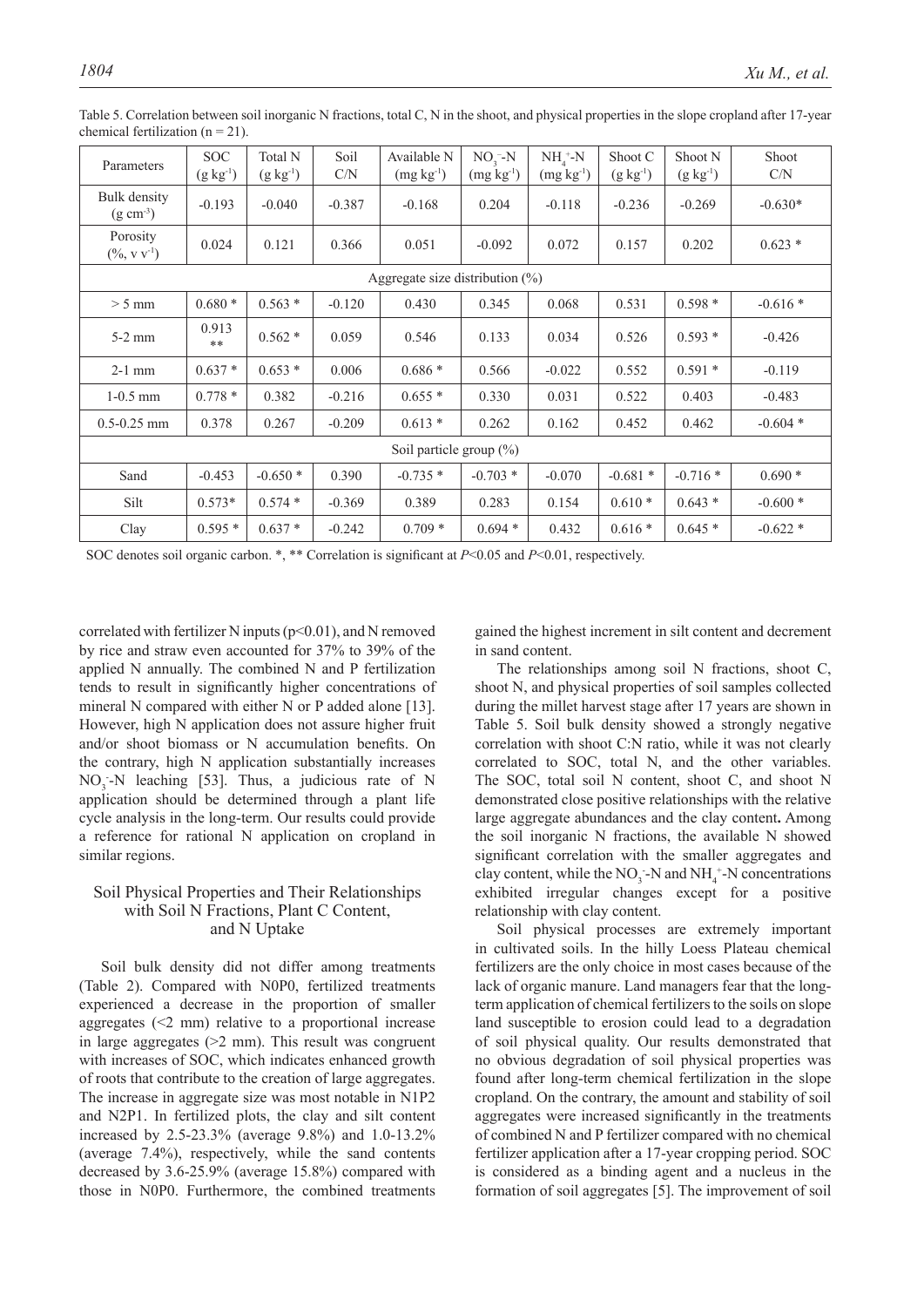structure could be contributed to the increase of SOC in the related fertilizer treatments. Similar research reported that balanced mineral fertilization in a rice-wheat rotation in sandy loam and in a wheat-maize rotation improved the mean weight diameter of aggregates since the application of balanced mineral fertilizer can improve the growth of crops and increase organic matter return to the soil [54-55]. The increase in the proportion of large aggregates  $(5 \, \text{mm})$  with long-term N and P combined fertilization (except N2P2) reflected an obvious improvement of soil structure condition in the inorganic fertilization cropping system. The close relationship between soil N and soil aggregation was reasonable in light of the fact that SOC and soil N contents were increased after long-term chemical fertilization. SOC is closely related with aggregate formation and stability. In this way SOC links responses of the soil N and soil aggregation together [5, 56-57].

Benefit from the improvement of soil aggregated structure and soil erodibility could be enhanced accordingly, and erosion-induced soli particle (clay, silt, and sand) separation process was changed, which causes an indirect impact on soil texture with more clay and silt retained in the soil [7-9]. In fertilized sloping plots in our experiment, the clay and silt content increased by 9.8% and 7.4%, respectively, while the sand contents decreased by 15.8% compared with no chemical fertilizer treatment plots. The N and P combined treatments gained the highest increment in silt content and decrement in sand content. The changes in soil particles demonstrated that soil texture was improved after long-term chemical fertilization on sloping cropland. Given the positive effects of long-term chemical fertilizer application on crop production, soil organic matter content, soil aggregate stability, and soil texture, balanced C and N application provides a means to add SOC, which in turn creates positive physical soil properties to the infertile loess soil for improvement and sustainability of the slope-cropping system on the hilly Loess Plateau.

Mountainous regions cover 22% of the earth's land area and are home to 13% of the world's population. The number of people vulnerable to food insecurity in such regions has risen at a higher rate than population growth in the same regions [1]. It will be a major challenge to meet the food demand for the growing world population, given that sloping cropland is prone to erosion, drought, infertility, and desertification, especially in semi-arid regions. We can expect that inorganic fertilizer application on sloping cropland will become more prevalent in an effort to combat poverty and food shortages in mountainous regions in the future as populations continue to grow. Our research results indicate that, at least in the case of the Loess Plateau, long-term chemical fertilization of sloping cropland enhances yield and fertility without compromising soil structure. This will provide scientific support for rational and balanced fertilizer applications for a sustainable agricultural system in the mountainous regions of the world.

#### **Conclusions**

Long-term balanced chemical fertilization can sustain the soil quality of an infertile slope cropland on the hilly Loess Plateau. After 17 years of continuous chemical fertilizer application SOC and soil total N content increased by 12.9% and 12.4% on average as compared with plots receiving no fertilizer application. Despite the fear that long-term application of chemical fertilizers to the slope cropland could lead to soil physical degradation, no obvious degradation of soil physical properties was found after 17 years of chemical fertilization in the slope land. On the contrary, improvement of soil structure was attained due to a proportional increase of large aggregates relative to small aggregates, as well as an increase in the total amount of water stable aggregates. This increase of SOC and soil total N and the improvement of soil structure were attributed to better availability of soil inorganic N fractions.

However, excessive fertilization could stimulate soil microbial activity in unfavorable ways, accelerating mineralization of organic material and causing declines in SOC and soil total nitrogen. A rational fertilization strategy should take into account both the amount of nutrients added and the balance of different nutrients to improve soil fertility and promote sustainable soil management. In contrast, treatments which added N alone or added no nutrients obtained relatively low IE, NAE, NRE, and SYI, while balanced fertilization of N and P were superior in enhancing SOC, total and available N content, and millet yield. Comparatively, N1P2 was the optimal fertilizer treatment in the eroded slope cropland on the hilly Loess Plateau.

#### **Acknowledgements**

This research was financially supported by the Special Program for Basic Research of the Ministry of Science and Technology, China (2014FY210100), the Key Research Program of the Chinese Academy of Sciences (KJZD-EW-TZ-G10), and the National Natural Science Foundation of China (41171422). We express our gratitude to Dr. Nancy Johnson, professor at Northern Arizona University, and the anonymous reviewers and editors for their constructive comments and suggestions.

## **References**

- 1. FAO. Food and agriculture, key to achieving the 2030 agenda for sustainable development*.* Rome, FAO; 2016.
- 2. XIN X., ZHANG J., ZHU A., ZHANG C. Effects of longterm (23 years) mineral fertilizer and compost application on physical properties of fluvo-aquic soil in the North China Plain. Soil and Tillage Research. **156**, 166, **2016**.
- 3. NORMAN C.R., BRYE K.R., GBUR E.E., CHEN P., RUPE J. Long-term Management Effects on Soil Properties and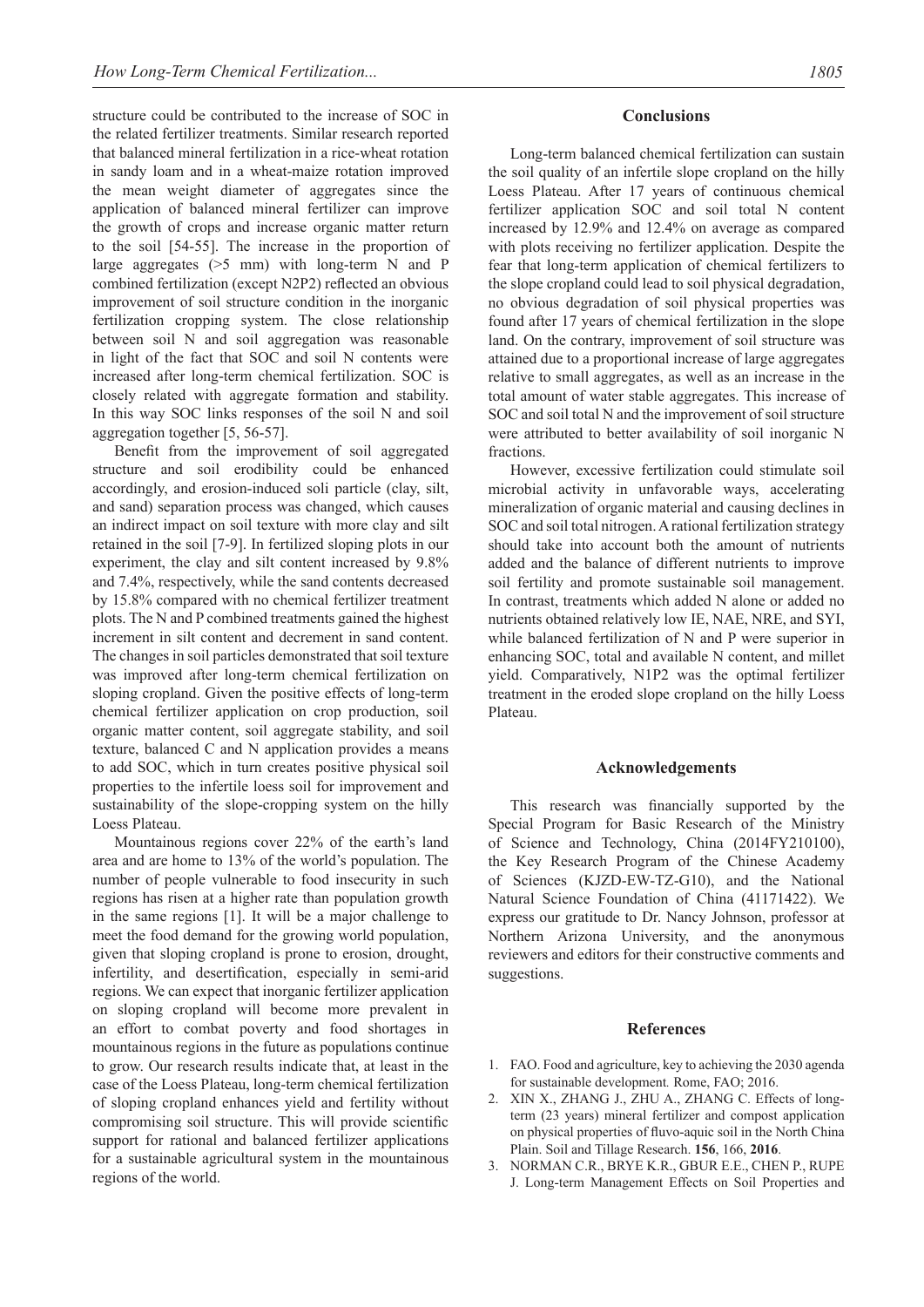Yields in a Wheat-Soybean Double-Crop System in Eastern Arkansas. Soil Science. **181** (1), 1, **2016**.

- 4. NIU L.A., HAO J.M., ZHANG B.Z., NIU X. Influences of long-term fertilizer and tillage management on soil fertility of the North China Plain. Pedosphere. **21** (6), 813, **2011**.
- 5. BRONICK C.J., LAL R. Soil structure and management: a review. Geoderma. **124** (1), 3, **2005**.
- 6. HAYNES R., NAIDU R. Influence of lime, fertilizer and manure applications on soil organic matter content and soil physical conditions: a review. Nutrient cycling in agroecosystems. **51** (2), 123, **1998**.
- 7. YAN Y., XIN X., XU X., WANG X., YANG G., YAN R., CHEN B. Quantitative effects of wind erosion on the soil texture and soil nutrients under different vegetation coverage in a semiarid steppe of northern China. Plant and soil. **369** (1-2), 585, **2013**.
- 8. CIARKOWSKA K. Effect of fertilization on the structure of upland grassland soil. Pol J Environ Stud. **19** (4), 693, **2010**.
- 9. XU M., LI Q., WILSON G. Degradation of soil physicochemical quality by ephemeral gully erosion on sloping cropland of the hilly Loess Plateau, China. Soil and Tillage Research. **155**, 9, **2016**.
- 10. SAINJU U.M., WHITEHEAD W.F., SINGH B.P., WANG S. Tillage, cover crops, and nitrogen fertilization effects on soil nitrogen and cotton and sorghum yields. European Journal of Agronomy. **25** (4), 372, **2006**.
- 11. LIU E., YAN C., MEI X., ZHANG Y., FAN T. Long-term effect of manure and fertilizer on soil organic carbon pools in dryland farming in northwest China. Plos one. **8** (2), e56536, **2013**.
- 12. SINGH BRAR B., SINGH J., SINGH G., KAUR G. Effects of long term application of inorganic and organic fertilizers on soil organic carbon and physical properties in maize– wheat rotation. Agronomy. **5** (2), 220, **2015**.
- 13. SHISANYA C.A., MUCHERU M.W., MUGENDI D.N., KUNG'U J.B. Effect of organic and inorganic nutrient sources on soil mineral nitrogen and maize yields in central highlands of Kenya. Soil and Tillage Research. **103** (2), 239, **2009**.
- 14. PELSTER D.E., LAROUCHE F., ROCHETTE P., CHANTIGNY M.H., ALLAIRE S., ANGERS D.A. Nitrogen fertilization but not soil tillage affects nitrous oxide emissions from a clay loam soil under a maize–soybean rotation. Soil and Tillage Research. **115**, 16, **2011**.
- 15. CHANDEL G., BANERJEE S., SEE S., MEENA R., SHARMA D., VERULKAR S. Effects of different nitrogen fertilizer levels and native soil properties on rice grain Fe, Zn and protein contents. Rice Science. **17** (3), 213, **2010**.
- 16. SHI Z., LI D., JING Q., CAI J., JIANG D., CAO W., DAI T. Effects of nitrogen applications on soil nitrogen balance and nitrogen utilization of winter wheat in a rice–wheat rotation. Field Crops Research. **127** (2) 41, **2012**.
- 17. CHAUDHARY S., DHERI G., BRAR B. Long-term effects of NPK fertilizers and organic manures on carbon stabilization and management index under rice-wheat cropping system. Soil and Tillage Research. **166**, 59, **2017**.
- 18. VAN EERD L.L., CONGREVES K.A., HAYES A., VERHALLEN A., HOOKER D.C. Long-term tillage and crop rotation effects on soil quality, organic carbon, and total nitrogen. Canadian Journal of Soil Science. **94** (3), 303, **2014**.
- 19. SRINIVASARAO C., VENKATESWARLU B., LAL R., SINGH A., KUNDU S., VITTAL K., PATEL J., PATEL M. Long- term manuring and fertilizer effects on depletion of soil organic carbon stocks under pearl millet- cluster

bean- castor rotation in western india. Land Degradation & Development. **25** (2), 173, **2014**.

- 20. LEE S.B., LEE C.H., JUNG K.Y., DO PARK K., LEE D., KIM P.J. Changes of soil organic carbon and its fractions in relation to soil physical properties in a long-term fertilized paddy. Soil and Tillage Research. **104** (2), 227, **2009**.
- 21. RABBI S.F., WILSON B.R., LOCKWOOD P.V., DANIEL H., YOUNG I.M. Soil organic carbon mineralization rates in aggregates under contrasting land uses. Geoderma. 21610, **2014**.
- 22. JUNG J.Y., LAL R. Impacts of nitrogen fertilization on biomass production of switchgrass (*Panicum virgatum* L.) and changes in soil organic carbon in Ohio. Geoderma. **166** (1), 145, **2011**.
- 23. CAI A., XU H., SHAO X., ZHU P., ZHANG W., XU M., MURPHY D.V. Carbon and Nitrogen Mineralization in Relation to Soil Particle-Size Fractions after 32 Years of Chemical and Manure Application in a Continuous Maize Cropping System. PloS one. **11** (3), e0152521, **2016**.
- 24. FAGERIA N., BALIGAR V. Enhancing nitrogen use efficiency in crop plants. Advances in agronomy. 8897, **2005**.
- 25. RAMIREZ K.S., CRAINE J.M., FIERER N. Nitrogen fertilization inhibits soil microbial respiration regardless of the form of nitrogen applied. Soil Biology and Biochemistry. **42** (12), 2336, **2010**.
- 26. CHEN H., ZHAO Y., FENG H., LI H., SUN B. Assessment of climate change impacts on soil organic carbon and crop yield based on long-term fertilization applications in Loess Plateau, China. Plant and Soil. **390** (1-2), 401, **2015**.
- 27. YANG X., LI P., ZHANG S., SUN B., XINPING C. Longterm- fertilization effects on soil organic carbon, physical properties, and wheat yield of a loess soil. Journal of Plant Nutrition and Soil Science. **174** (5), 775, **2011**.
- 28. ZHOU D., ZHAO S., ZHU C. The Grain for Green Project induced land cover change in the Loess Plateau: a case study with Ansai County, Shanxi Province, China. Ecological indicators. **23**, 88, **2012**.
- 29. YAN X., GONG W. The role of chemical and organic fertilizers on yield, yield variability and carbon sequestrationresults of a 19-year experiment. Plant and soil. **331** (1-2), 471, **2010**.
- 30. STAFF S.S. Soil taxonomy. USDA-NRCS, US Gov. Print. Office Washington, DC; **1999**.
- 31. XU M., ZHAO Y., LIU G., WILSON G. Identification of soil quality factors and indicators for the Loess Plateau of China. Soil Science. **171** (5), 400, **2006**.
- 32. NELSON D., SOMMERS L.E. Total carbon, organic carbon, and organic matter. Methods of soil analysis Part 2 Chemical and microbiological properties. (methodsofsoilan2), 539, **1982**.
- 33. NELSON D.W., SOMMERS L.E., SPARKS D., PAGE A., HELMKE P., LOEPPERT R., SOLTANPOUR P., TABATABAI M., JOHNSTON C., SUMNER M. Total carbon, organic carbon, and organic matter. Methods of soil analysis Part 3-chemical methods. 961, **1996**.
- 34. VANCE E., BROOKES P., JENKINSON D. An extraction method for measuring soil microbial biomass C. Soil biology and Biochemistry. **19** (6), 703, **1987**.
- 35. WITT C., DOBERMANN A., ABDULRACHMAN S., GINES H., GUANGHUO W., NAGARAJAN R., SATAWATANANONT S., SON T.T., TAN P.S., SIMBAHAN G. Internal nutrient efficiencies of irrigated lowland rice in tropical and subtropical Asia. Field Crops Research. **63** (2), 113, **1999**.
- 36. CAI Z., QIN S. Dynamics of crop yields and soil organic carbon in a long-term fertilization experiment in the